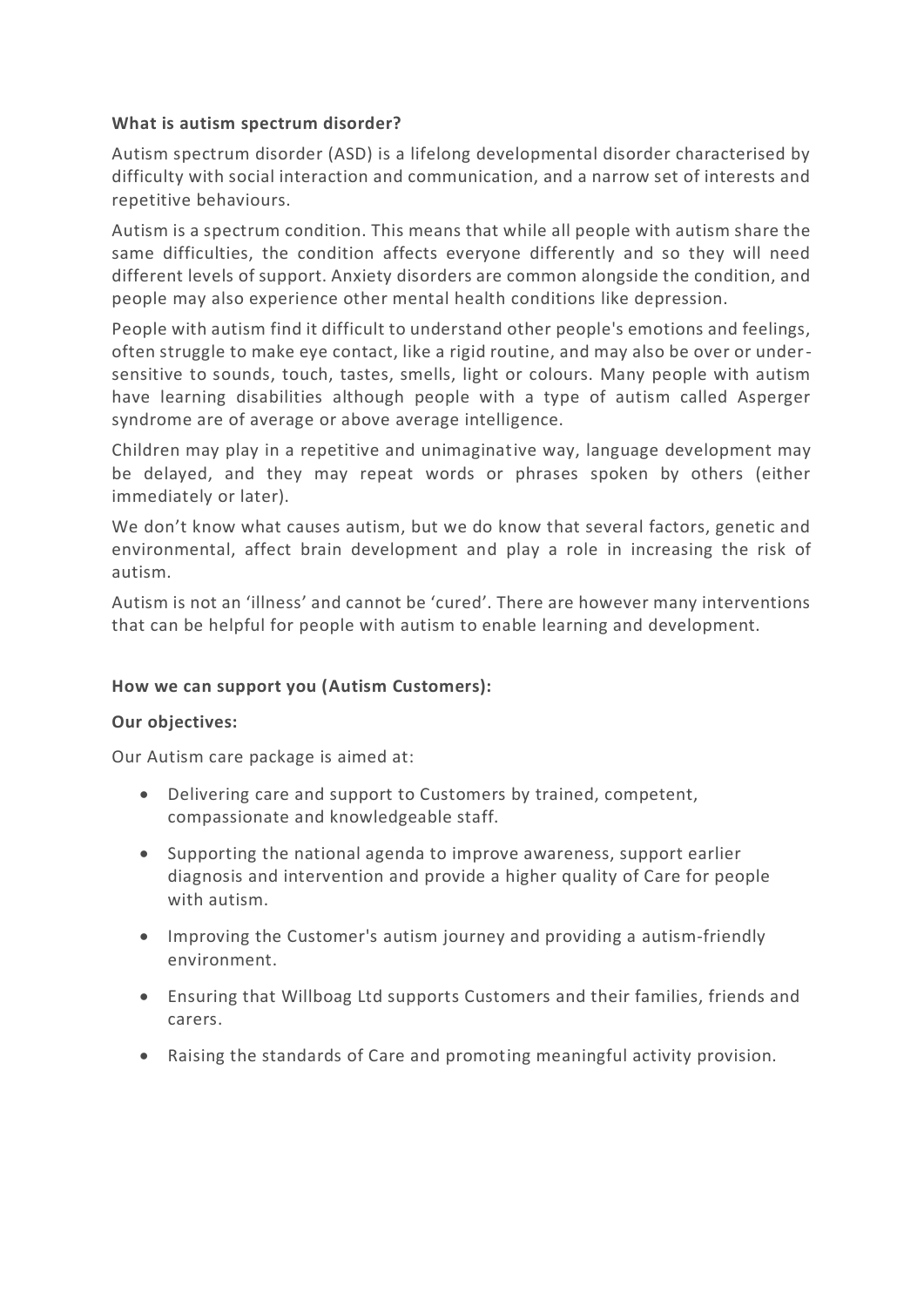## **Principles:**

We work in line with national guidelines to ensure that all staff deliver their roles with the following principles in mind:

- Maintaining the human value of people with autism, regardless of condition, age or cognitive ability
- Treating Customers as individuals
- Seeing the Customer's perspective
- Sustaining and promoting relationships and interactions in order to enhance wellbeing
- Supporting carers and families and enhancing their relationships with the Customer

## **Our Model:**

Relationship Based Care:

Relationship-Based Care (RBC) is a model of delivering healthcare that has transformed the practice of nursing by returning to basic purpose: caring for and connecting with all other human beings. Therefore, this is not just about meeting the holistic needs of the Customer but taking into account their families, loved ones and friends.

Support provided is holistic and cover physical, emotional, spiritual and cultural needs. A full life history will be completed to ensure that staff can:

- Build a better understanding of who you are
- Identify what and who is important to you
- Have a foundation to build meaningful conversations and social stimulation from
- Empower you in relation to health and wellbeing
- We will involve you as much as possible in building your life history and this can be captured over a period of time as we get to know you better. Families and loved ones also play a valuable part in the production of the life history and we will ensure that they are involved.

## **Advanced Care Planning and Legal Powers**

Where possible, we will support you to consider completing: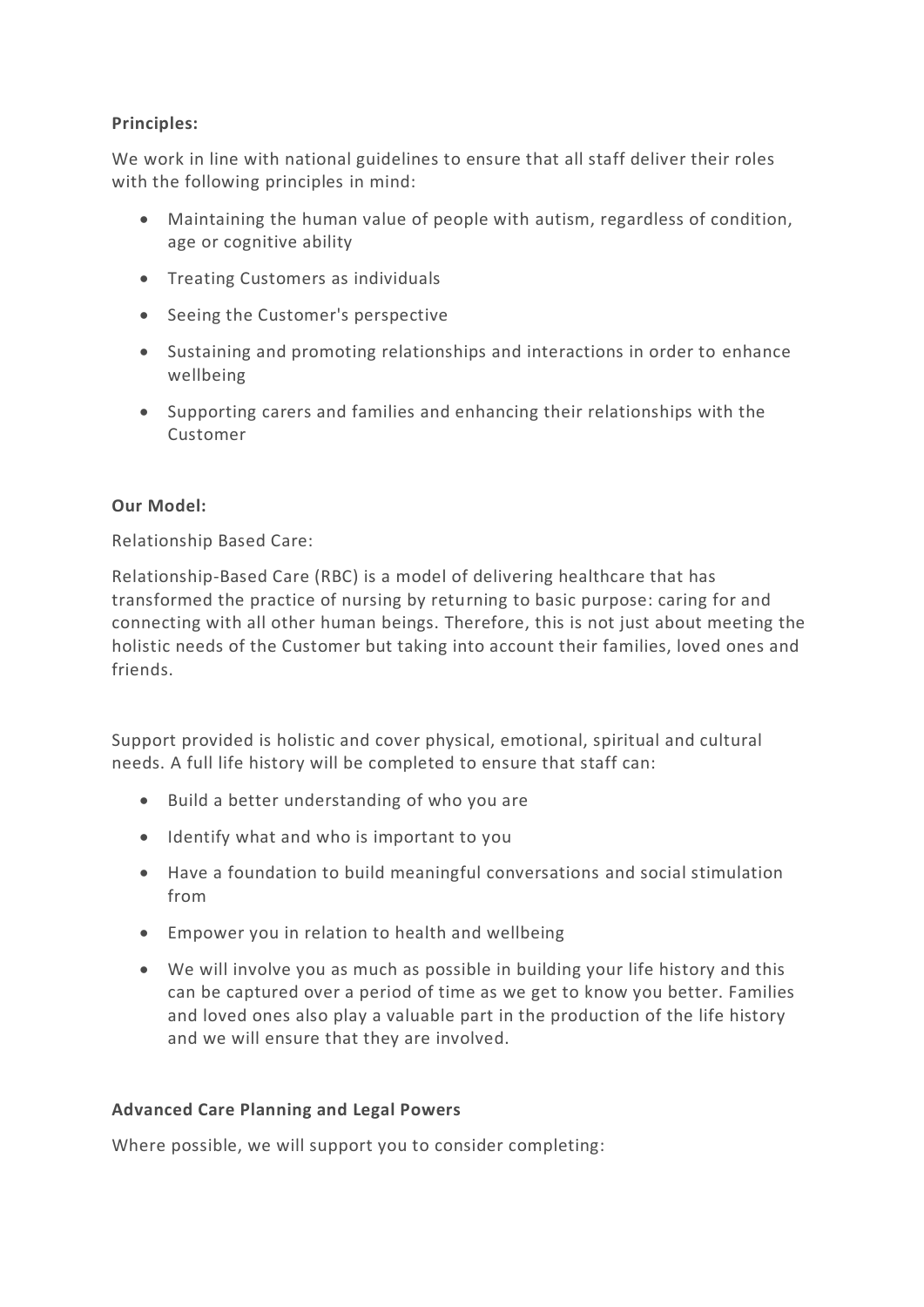- An advance Care Plan in readiness for when your autism journey progresses and you may be unable to share your views, wishes and beliefs about the future.
- A Lasting Power of Attorney (a legal document that allows people to state in writing who they want to make certain decisions for them if they cannot make them for themselves, including decisions about personal health and welfare).
- A Preferred Place of Care (which allows people to record decisions about future care choices and the place where the person would like to die).
- For Customers who do not have any of the above in place and who do not have the capacity to be involved, a multidisciplinary approach may be taken to complete a version in their best interest. Consideration will be given to the use of an advocate.

## **Medication**

We will work with you and your GP in relation to ensuring that medications are reviewed at least every 6 months or sooner if new medications are introduced.

We will monitor for any side effects of new medication introduced to help manage the autism and act upon any concerns in a timely manner by discussing with your GP.

Where antipsychotics are prescribed, we will work with your GP to aim to keep them in use for short periods only.

## **Transfers and Discharges**

We recognise that any change in environment is known to disrupt Customers with autism and can escalate symptoms. Here at Willboag, we make every effort to meet the changing needs of our autism Customers.

We will provide timely, appropriate access to existing and new support services and healthcare professionals will be provided as a means of managing changes to health for as long as possible.

Where it is deemed that a hospital transfer is necessary, we will provide the following:

- Details of the current Care Plan
- A copy of the medication administration records
- Where applicable, copies of any high-risk behaviour assessments and management plans
- etc..